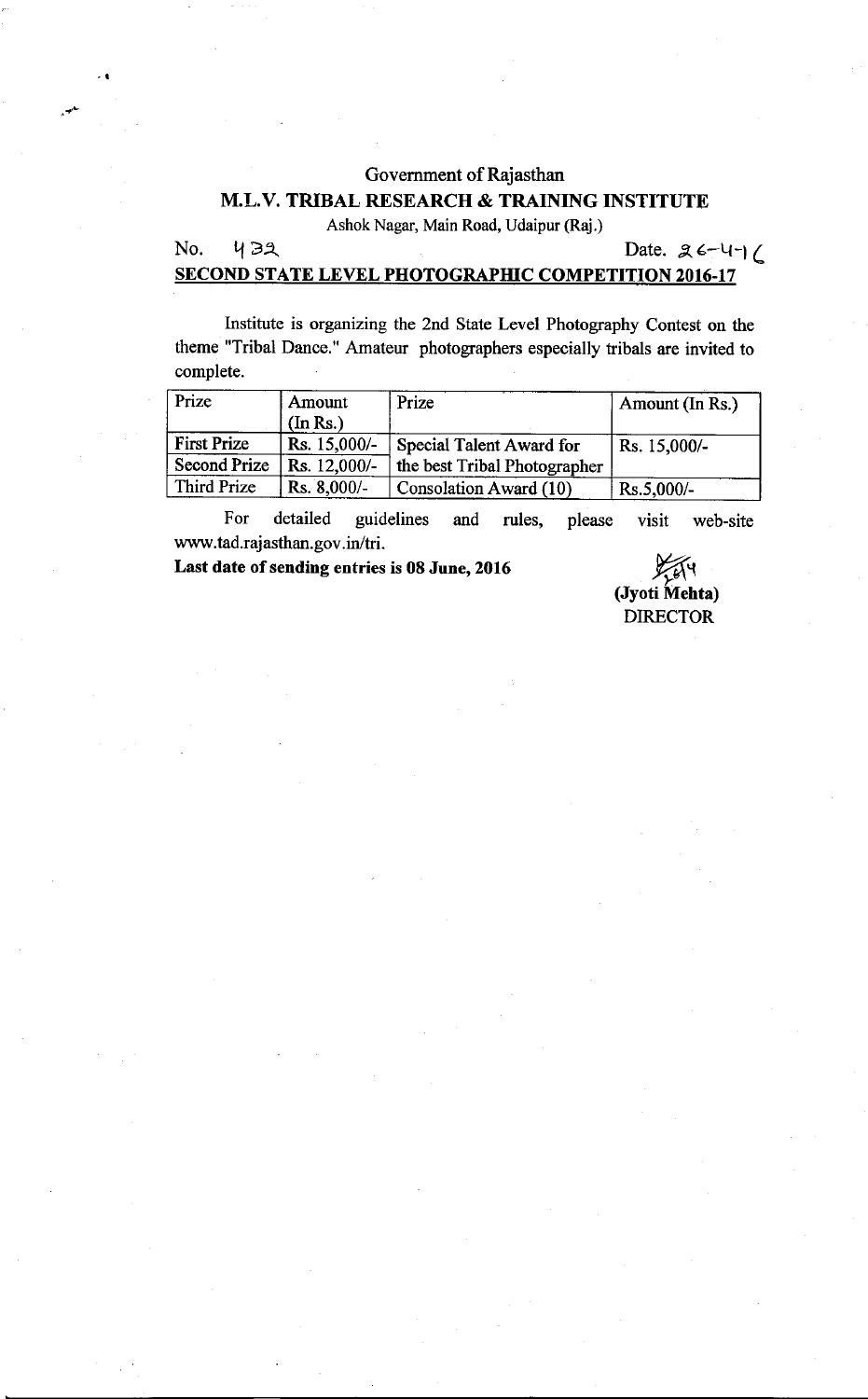# **Guidelines and Rules of the Photo Contest SECOND STATE LEVEL PHOTOGRAPHIC COMPETITION 2016-17**

M.L.V. Tribal Research & Training Institute, Udaipur invites entries for 2nd State Level Photography Contest on the theme "Tribal Dance". Amateur photographers especially tribals are invited to compete.

| Prize               | Amount<br>(In Rs.) | Prize                        | Amount (In Rs.) |
|---------------------|--------------------|------------------------------|-----------------|
| <b>First Prize</b>  | $Rs. 15,000/-$     | Special Talent Award for     | Rs. 15,000/-    |
| <b>Second Prize</b> | Rs. 12,000/-       | the best Tribal Photographer |                 |
| Third Prize         | $Rs. 8,000/-$      | Consolation Award (10)       | $Rs.5,000/-$    |

#### TffiME - "Tribal Dance" **GUIDE LINES AND RULES :-**

# 1. There is no entry fee and no entry format.

- 2. The competition is open to amateur photographers; amateurs being persons who do not earn their livelihood essentially out of photography.
- 3. Employees and the immediate family members of Tribal Welfare Department are not eligible to apply.
- 4. The competition will have only one section i.e. colour print. Format is portrait and landscape.
- 5. 'Tribal Dance" here means only found and popular among tribals of Rajasthan state.
- 6. Photographers are invited to send colour prints along with detail in maximum 100 words. (portrait sizes 8" x 10", Landscape size 12" x 15") together with a good quality digital image (jpeg format not less than 300 dpi, with the smaller size not less than 2400 pixels) in a CD.
- 7. Photos/CDs. submitted will not be retumed to the entrants.
- 8. Photographers can send any number of photographs but no entry should be mounted.
- 9. Each entry should also be accompanied by a brief note describing the Tribal Dance, location of photography, tribal community who play that particular dance. (100 words)
- 10. Due priority will be given to rare known tribal dance.
- Il.Each entry should carry the author's name, hislher complete postal address, telephone/mobile number, e-mail ID (if any) on the back page of each photograph and on each CD.
- l2.Each submitted entry should contain a certificate confirming that the entrant is the author of the photograph, that he/she has not violated any law in iaking the photograph and agreeing that the T.R.I. will not be responsible for any claims/suit challenging the authorship, or

Y/